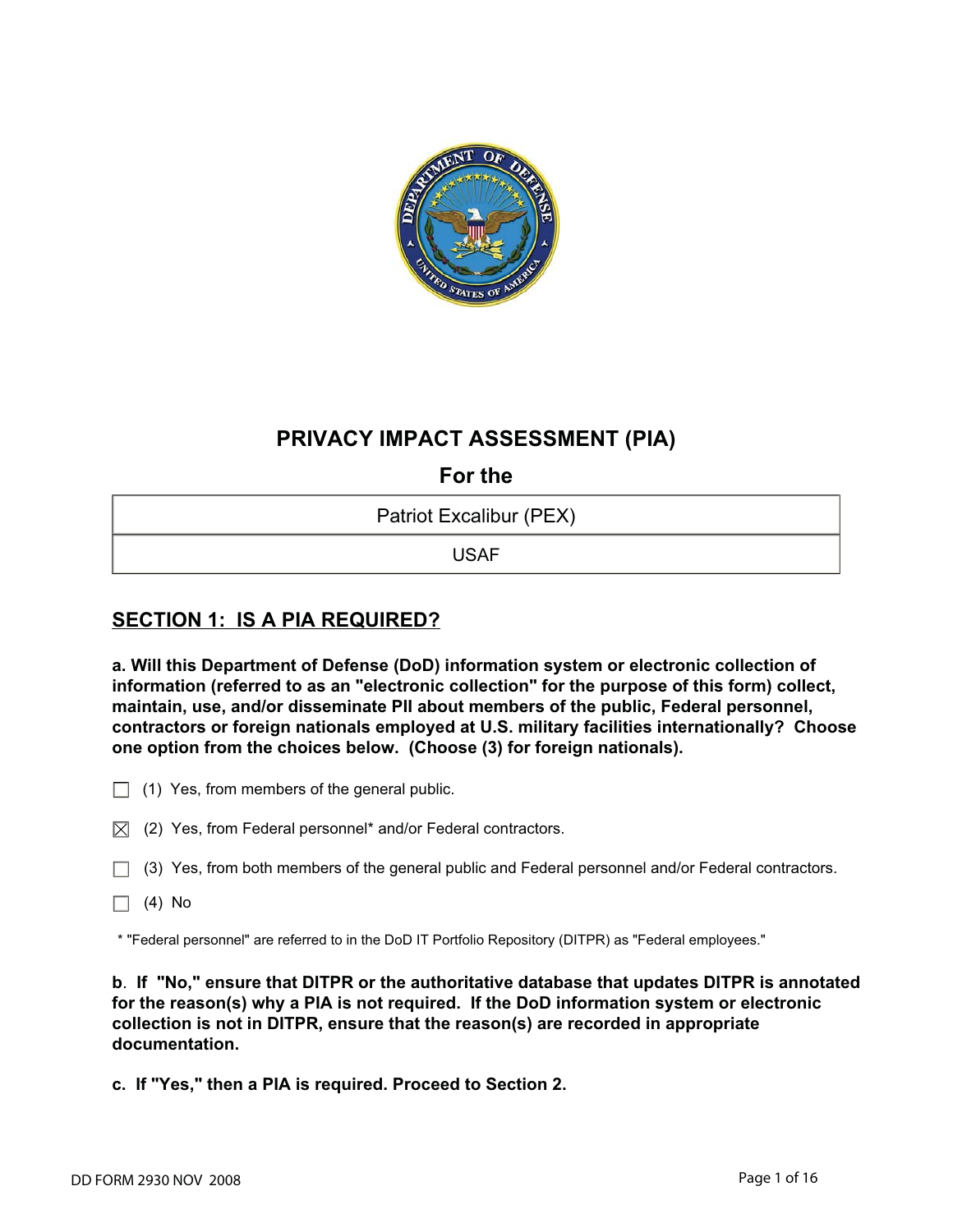## **SECTION 2: PIA SUMMARY INFORMATION**

## **a. Why is this PIA being created or updated? Choose one:**

|             | <b>New DoD Information System</b>                              |  | <b>New Electronic Collection</b>      |
|-------------|----------------------------------------------------------------|--|---------------------------------------|
| $\boxtimes$ | <b>Existing DoD Information System</b>                         |  | <b>Existing Electronic Collection</b> |
|             | <b>Significantly Modified DoD Information</b><br><b>System</b> |  |                                       |

## **b. Is this DoD information system registered in the DITPR or the DoD Secret Internet Protocol Router Network (SIPRNET) IT Registry?**

| $\boxtimes$ | <b>Yes, DITPR</b> | Enter DITPR System Identification Number 2297 |  |
|-------------|-------------------|-----------------------------------------------|--|
|             | Yes, SIPRNET      | <b>Enter SIPRNET Identification Number</b>    |  |
|             | No                |                                               |  |

## **c. Does this DoD information system have an IT investment Unique Project Identifier (UPI), required by section 53 of Office of Management and Budget (OMB) Circular A-11?**

| Yes                 | <b>No</b><br>IX. |
|---------------------|------------------|
| If "Yes," enter UPI |                  |

If unsure, consult the Component IT Budget Point of Contact to obtain the UPI.

## **d. Does this DoD information system or electronic collection require a Privacy Act System of Records Notice (SORN)?**

A Privacy Act SORN is required if the information system or electronic collection contains information about U.S. citizens or lawful permanent U.S. residents that is retrieved by name or other unique identifier. PIA and Privacy Act SORN information should be consistent.

**If "Yes," enter Privacy Act SORN Identifier** F011 AF AFMC B

 DoD Component-assigned designator, not the Federal Register number. Consult the Component Privacy Office for additional information or access DoD Privacy Act SORNs at: http://www.defenselink.mil/privacy/notices/

**or** 

## **Date of submission for approval to Defense Privacy Office**

Consult the Component Privacy Office for this date.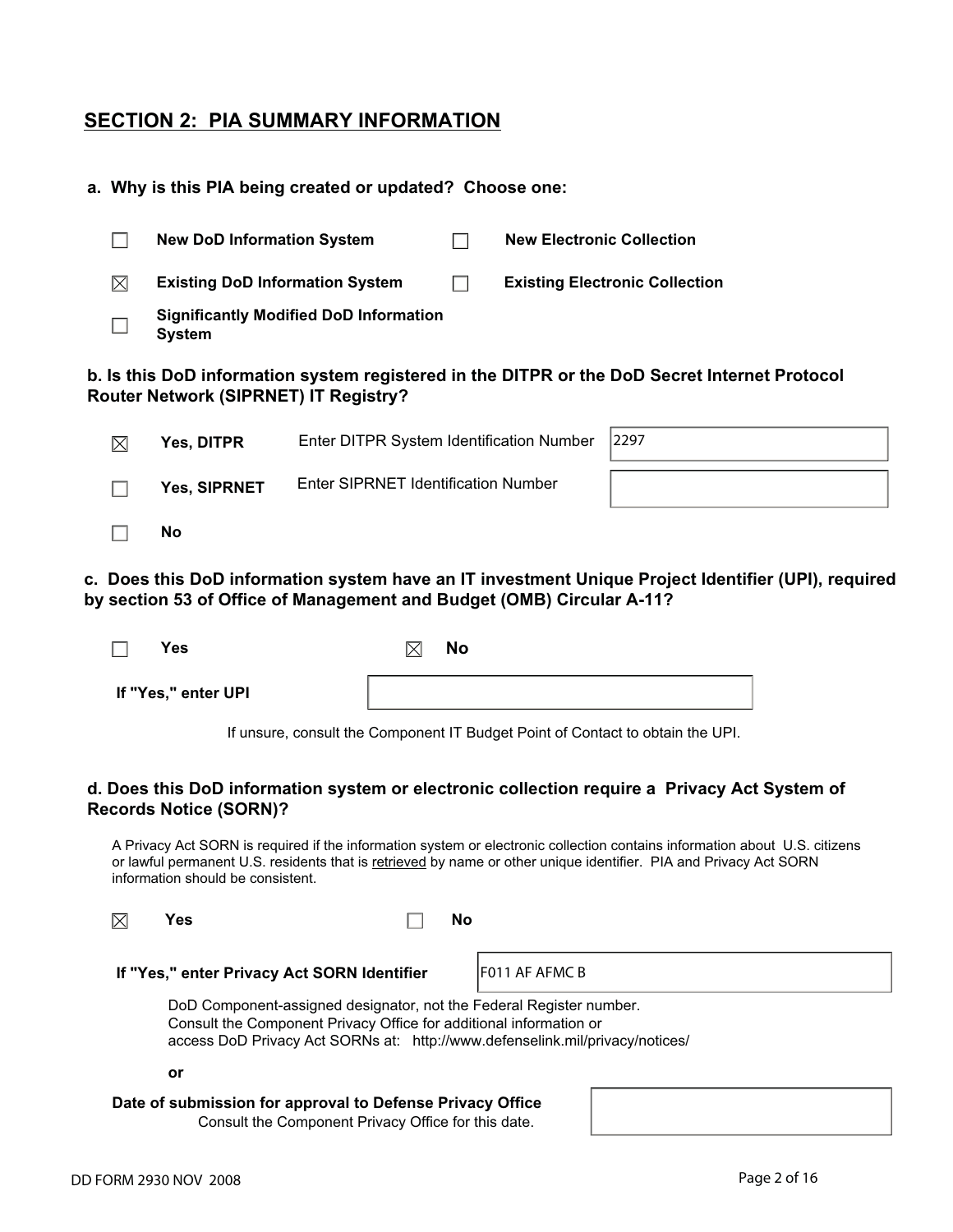#### **e. Does this DoD information system or electronic collection have an OMB Control Number?**

Contact the Component Information Management Control Officer or DoD Clearance Officer for this information.

This number indicates OMB approval to collect data from 10 or more members of the public in a 12-month period regardless of form or format.

| Yes                             |  |
|---------------------------------|--|
| <b>Enter OMB Control Number</b> |  |
| <b>Enter Expiration Date</b>    |  |

 $\boxtimes$ **No**

## **f. Authority to collect information. A Federal law, Executive Order of the President (EO), or DoD requirement must authorize the collection and maintenance of a system of records.**

(1) If this system has a Privacy Act SORN, the authorities in this PIA and the existing Privacy Act SORN should be the same.

(2) Cite the authority for this DoD information system or electronic collection to collect, use, maintain and/or disseminate PII. (If multiple authorities are cited, provide all that apply.)

 (a) Whenever possible, cite the specific provisions of the statute and/or EO that authorizes the operation of the system and the collection of PII.

(b) If a specific statute or EO does not exist, determine if an indirect statutory authority can be cited. An indirect authority may be cited if the authority requires the operation or administration of a program, the execution of which will require the collection and maintenance of a system of records.

 (c) DoD Components can use their general statutory grants of authority ("internal housekeeping") as the primary authority. The requirement, directive, or instruction implementing the statute within the DoD Component should be identified.

AUTHORITY: 10 U.S.C 8013, Secretary of the Air Force; powers and duties; delegation by; as implemented by Air Force Instruction 36-2608, Military Personnel Records System, and E.O 9397 (Social Security Number - SSN).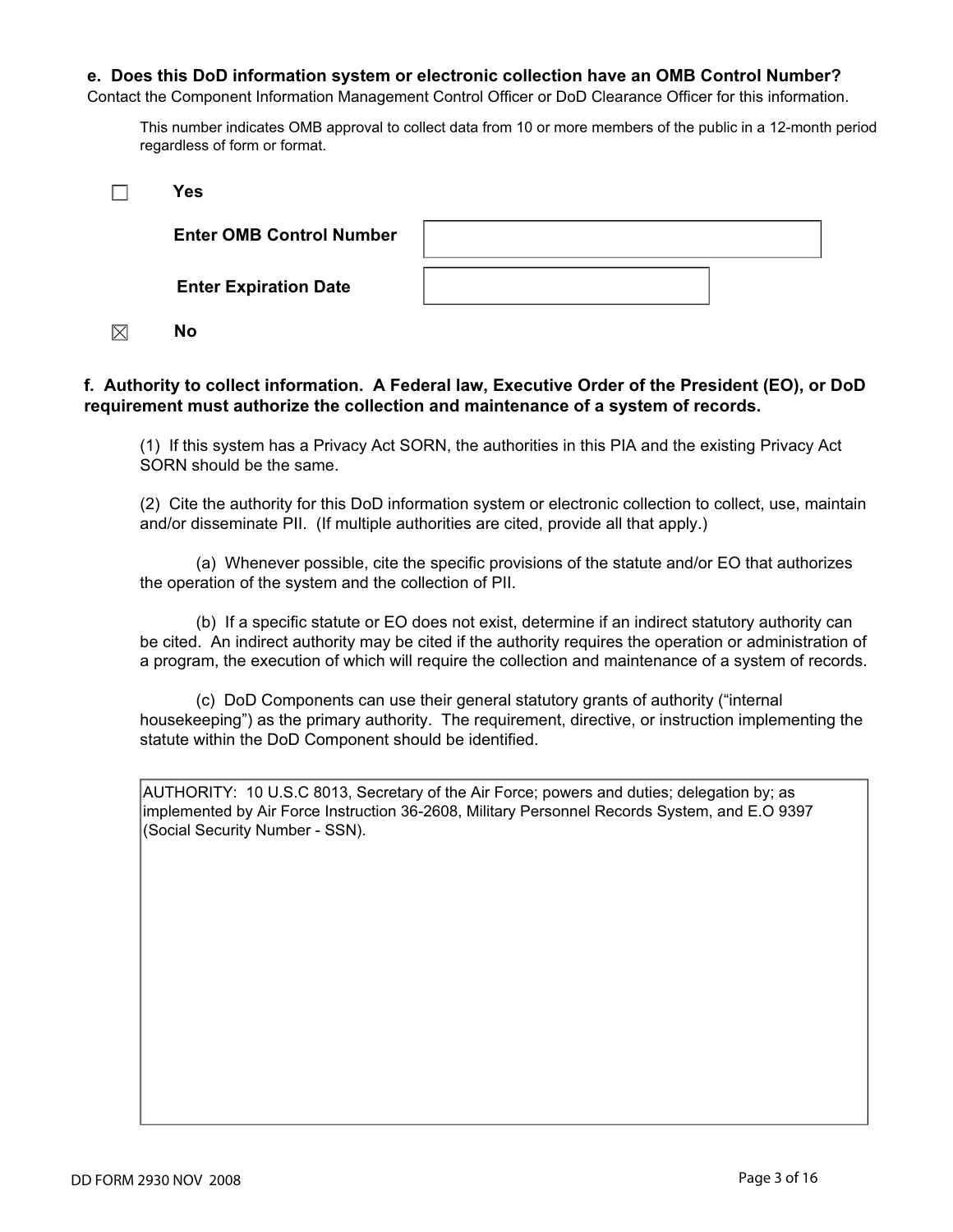## **g. Summary of DoD information system or electronic collection. Answers to these questions should be consistent with security guidelines for release of information to the public.**

(1) Describe the purpose of this DoD information system or electronic collection and briefly describe the types of personal information about individuals collected in the system.

Activity/Purpose: Patriot Excalibur (PEX) is unit-level software automation tool that coordinates the activities of military flying squadrons for Flight scheduling, Aircraft Maintenance, Qualification/Continuation training, and management of Aircrew Standardization and Evaluation program. PEX provides information and automated data processing capabilities used to manage and administer Air Force aviation and parachutist management operations such as aircrew and parachutist training and evaluation, flight and jump scheduling functions, flying and parachutist safety and related functions needed to attain and maintain combat or mission readiness. All information is entered into a database maintained at the air base level. This information is then processed for use by flying or parachutist resource managers at all levels through periodic computer product reports or automated system interfaces.

Lifecycle phase: Sustainment.

System owner: Headquarters Air Force Materiel Command, (46 TW/XPI).

System boundaries and interconnections: Restricted to authorized users having a need to know and also meeting Information Assurance (IA) training standards. User may only access the program via the .mil protected domain (PEX users). All user accounts are created in accordance with (IAW) IA standards and created by the local Patriot Excalibur Administrator (PEX users) and use either user name and password or a Common Access Card (CAC). Interconnections consist of a push relationship with the Aviation Resource Management System and a push/pull relationship with AF Unit Command and Control (UC2) System.

Location of PEX system and components, and system backup: System, system components, and backup are located at the local air base level.

(2) Briefly describe the privacy risks associated with the PII collected and how these risks are addressed to safeguard privacy.

One could determine mission readiness of an individual/crew to include medical status. Types of missions an individual/crew could perform. Users are individually approved on a "need-to-know" basis and access controls are strictly enforced. Records are accessed by person(s) responsible for servicing the record system in performance of their official duties, and by authorized personnel who are properly screened and cleared for need-to-know. It is up to each administrator to ensure this requirement is complied with before access is granted. Records are stored in locked cabinets or rooms. Computer terminals are locked when not in use or kept under surveillance.

## **h. With whom will the PII be shared through data exchange, both within your DoD Component and outside your Component (e.g., other DoD Components, Federal Agencies)?** Indicate all that apply.

## **Within the DoD Component.**

## Specify. HQ USAF - uses various identification and flying data to establish statistical data needed to verify the effectiveness of standard procedures, determine the need for policy modification, provide a timely and accurate census of various types of flyers and jumpers and provide a centralized point for collection and collation of data used by all levels of management.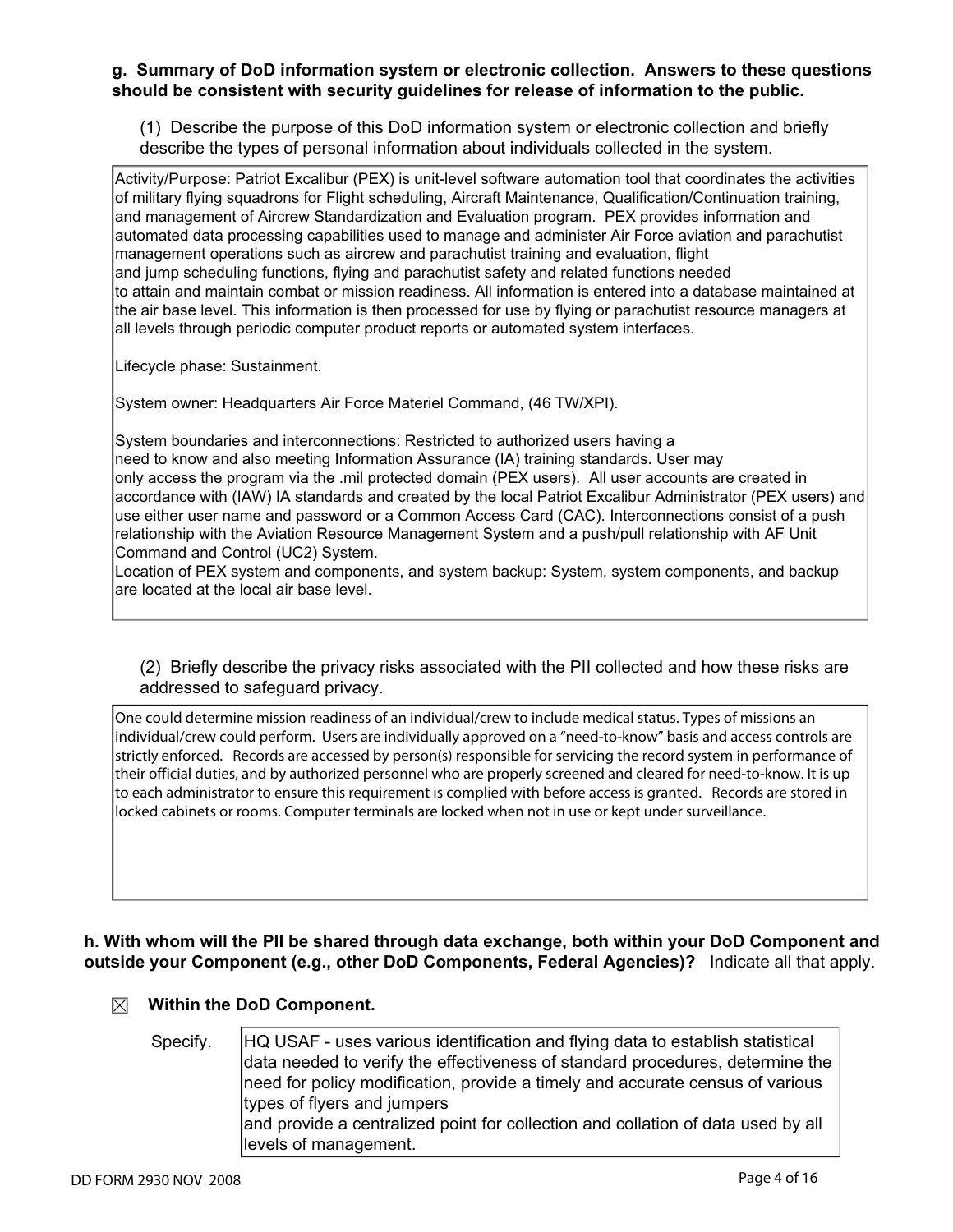|    |                                                                                                                                                                                                                                                               |                              | AIR FORCE MAJOR COMMANDS, AIR NATIONAL GUARD, AIR FORCE<br>RESERVE COMPONENTS - use all system data to measure the<br>effectiveness of subordinate unit training programs and to check command-<br>wide flying effectiveness.                                                                                                                    |  |  |
|----|---------------------------------------------------------------------------------------------------------------------------------------------------------------------------------------------------------------------------------------------------------------|------------------------------|--------------------------------------------------------------------------------------------------------------------------------------------------------------------------------------------------------------------------------------------------------------------------------------------------------------------------------------------------|--|--|
|    |                                                                                                                                                                                                                                                               | <b>Other DoD Components.</b> |                                                                                                                                                                                                                                                                                                                                                  |  |  |
|    |                                                                                                                                                                                                                                                               | Specify.                     |                                                                                                                                                                                                                                                                                                                                                  |  |  |
|    |                                                                                                                                                                                                                                                               |                              | <b>Other Federal Agencies.</b>                                                                                                                                                                                                                                                                                                                   |  |  |
|    |                                                                                                                                                                                                                                                               | Specify.                     |                                                                                                                                                                                                                                                                                                                                                  |  |  |
|    |                                                                                                                                                                                                                                                               |                              | <b>State and Local Agencies.</b>                                                                                                                                                                                                                                                                                                                 |  |  |
|    |                                                                                                                                                                                                                                                               | Specify.                     |                                                                                                                                                                                                                                                                                                                                                  |  |  |
|    | $\boxtimes$                                                                                                                                                                                                                                                   |                              | <b>Contractor</b> (Enter name and describe the language in the contract that safeguards PII.)                                                                                                                                                                                                                                                    |  |  |
|    |                                                                                                                                                                                                                                                               | Specify.                     | TYBRIN CORPORATION - contractor group that develops and maintains the<br>program. Manages the help support desk where contractors will have access to DOD<br>component information. Software Engineering Task Directive F08635-02-C-0034<br>safequards PII through DOD Notice and Consent guidelines and Privacy Act Authority<br>10 U.S.C 8013. |  |  |
|    |                                                                                                                                                                                                                                                               |                              | Other (e.g., commercial providers, colleges).                                                                                                                                                                                                                                                                                                    |  |  |
|    |                                                                                                                                                                                                                                                               | Specify.                     |                                                                                                                                                                                                                                                                                                                                                  |  |  |
| i. |                                                                                                                                                                                                                                                               |                              | Do individuals have the opportunity to object to the collection of their PII?                                                                                                                                                                                                                                                                    |  |  |
|    | $\boxtimes$                                                                                                                                                                                                                                                   | <b>Yes</b>                   | No                                                                                                                                                                                                                                                                                                                                               |  |  |
|    |                                                                                                                                                                                                                                                               |                              | (1) If "Yes," describe method by which individuals can object to the collection of PII.                                                                                                                                                                                                                                                          |  |  |
|    | The Air Force rules for accessing records, contesting contents, and appealing<br>initial agency determinations are published in Air Force Instruction 33-332, Privacy Act<br>Program; 32 Code of Federal Regulations (CFR) part 806b -- Air Force Privacy Act |                              |                                                                                                                                                                                                                                                                                                                                                  |  |  |

Program; or may be obtained from the system manager.

(2) If "No," state the reason why individuals cannot object.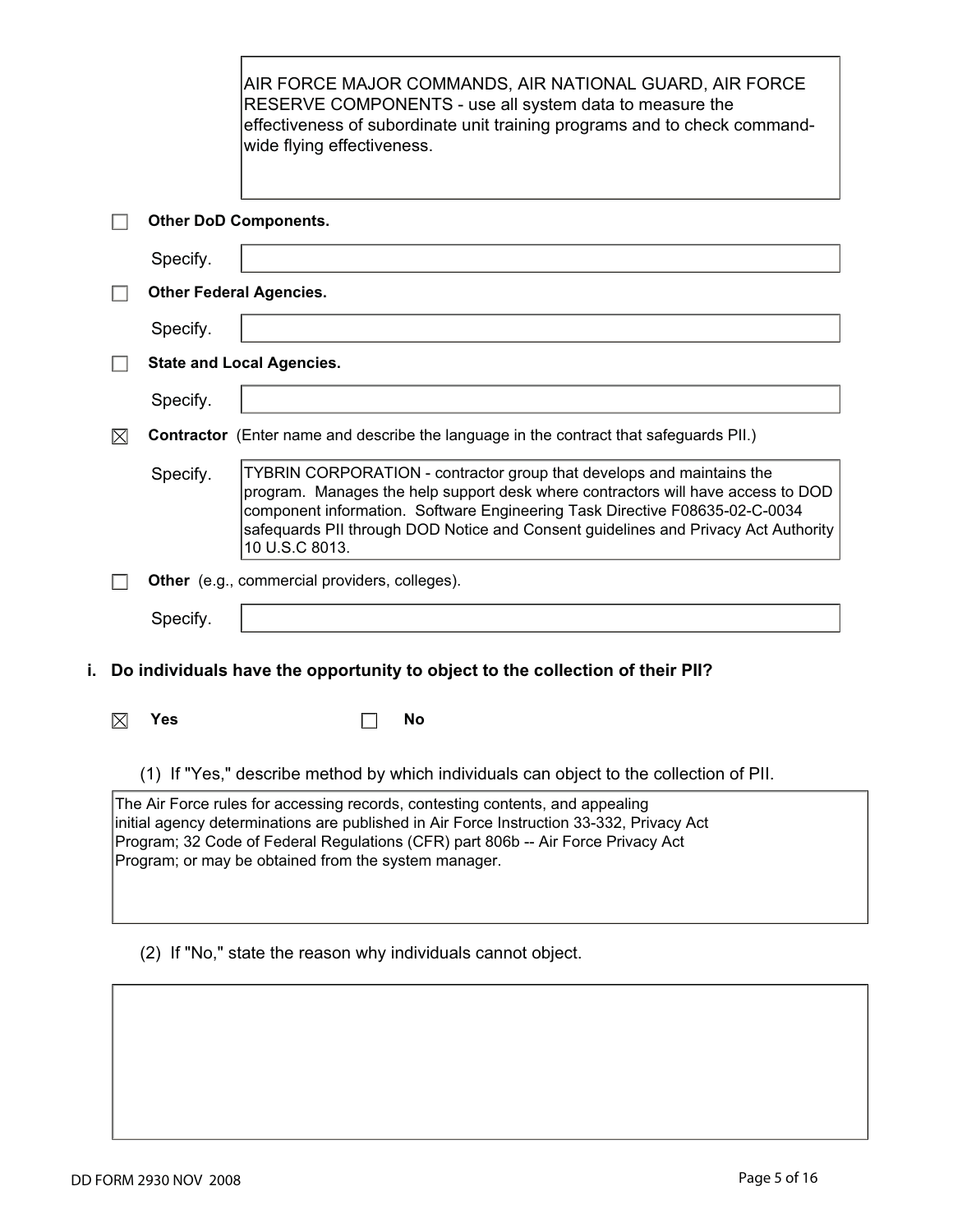## **j. Do individuals have the opportunity to consent to the specific uses of their PII?**

 $\boxtimes$ **Yes No** 

(1) If "Yes," describe the method by which individuals can give or withhold their consent.

The Air Force rules for accessing records, contesting contents, and appealing initial agency determinations are published in Air Force Instruction 33-332, Privacy Act Program; 32 Code of Federal Regulations (CFR) part 806b -- Air Force Privacy Act Program; or may be obtained from the system manager.

(2) If "No," state the reason why individuals cannot give or withhold their consent.

**k. What information is provided to an individual when asked to provide PII data?** Indicate all that apply.

| $\boxtimes$                               | <b>Privacy Act Statement</b>                                                                                                                                                                                                                                                      | $\boxtimes$ | <b>Privacy Advisory</b>                                                                                                                                                                                                                                                                                                                                                                                                                                                                                                                                                                                                                                                                                                                                                                                                                                                                                                                                                                                                                                                                                       |
|-------------------------------------------|-----------------------------------------------------------------------------------------------------------------------------------------------------------------------------------------------------------------------------------------------------------------------------------|-------------|---------------------------------------------------------------------------------------------------------------------------------------------------------------------------------------------------------------------------------------------------------------------------------------------------------------------------------------------------------------------------------------------------------------------------------------------------------------------------------------------------------------------------------------------------------------------------------------------------------------------------------------------------------------------------------------------------------------------------------------------------------------------------------------------------------------------------------------------------------------------------------------------------------------------------------------------------------------------------------------------------------------------------------------------------------------------------------------------------------------|
| $\boxtimes$<br><b>Other</b>               |                                                                                                                                                                                                                                                                                   |             | <b>None</b>                                                                                                                                                                                                                                                                                                                                                                                                                                                                                                                                                                                                                                                                                                                                                                                                                                                                                                                                                                                                                                                                                                   |
| Describe<br>each<br>applicable<br>format. | or hard copy of information depending on what format they get the data in.<br>are provided to the recipient in person and collected in the same manner.                                                                                                                           |             | Retrieved by name and Social Security Number can be either in the format of a soft<br>If used, DoD and USAF forms have the Privacy Act posted in header. These forms                                                                                                                                                                                                                                                                                                                                                                                                                                                                                                                                                                                                                                                                                                                                                                                                                                                                                                                                          |
|                                           | PEX provides the following Privacy Act caveat statement to all individuals<br>using data from the system:<br>consent to the following conditions:<br>- At any time, the USG may inspect and seize data stored on this IS.<br>interests--not for your personal benefit or privacy. |             | When entering the PEX system a "DOD Notice and Consent" Banner is displayed and states the<br>following: "You are accessing a U.S. government (USG) Information System (IS) that is provided for<br>USG-authorized use only. By using this IS (which includes any device attached to this IS, you<br>- The USG routinely intercepts and monitors communications of this IS for purposes including, but not<br>limited to, penetration testing, COMSEC monitoring, network operations and defense, personnel<br>misconduct (PM), law enforcement (LE), and counterintelligence (CI) investigations.<br>- Communications using, or data stored on, this IS are not private, are subject to routine monitoring,<br>interception, and search, and may be disclosed or used for any USG authorized purpose.<br>- This IS includes security measures (e.g., authentication and access controls) to protect USG<br>- Notwithstanding the above, using this IS does not constitute consent to PM, LE or CI investigative<br>searching or monitoring of privleged communications, or work product, related to personal |
| DD FORM 2930 NOV 2008                     |                                                                                                                                                                                                                                                                                   |             | Page 6 of 16                                                                                                                                                                                                                                                                                                                                                                                                                                                                                                                                                                                                                                                                                                                                                                                                                                                                                                                                                                                                                                                                                                  |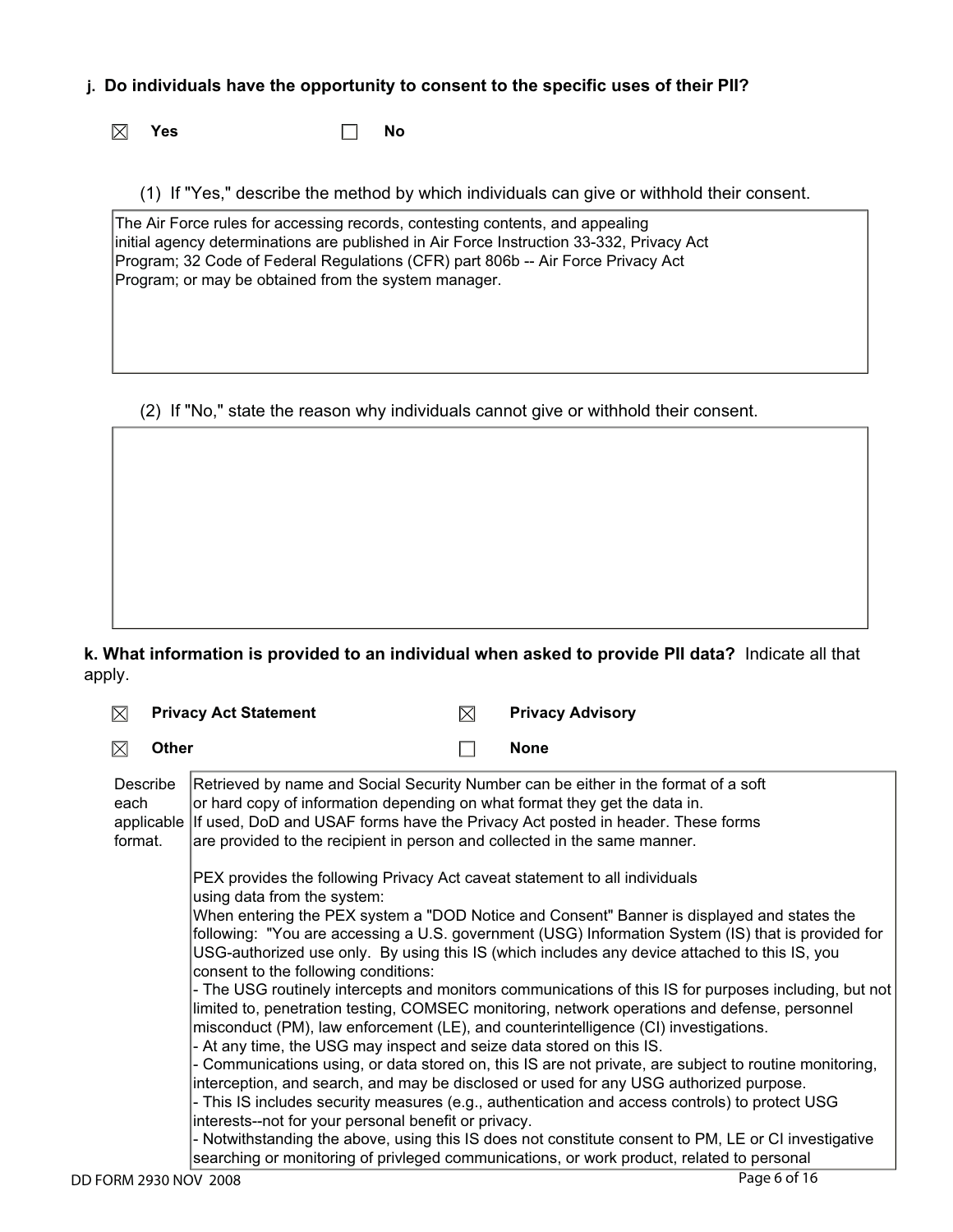representation or services by attorneys, psychotherapists, or clergy, and their assistants. Such communications and work product are private and confidential. See User Agreement for details. By clicking OK you agree to the terms of the User Agreement.

Web dialogue statement: "PRIVACY ACT STATEMENT. The information contained in this module is protected by the Privacy Act of 1974." Authority: 10 U.S.C. 8013, Secretary of the Air Force; powers and duties; delegation by; as implemented by Air Force Instruction 36-2608, Military Personnel Records System, and E.O. 9397. Principal Purposes: Source Data for scheduling individuals for flying time, sorties, and/or events for input in Patriot Excalibur. Routine Uses: For validation of training currencies and qualifications where necessary to authorize payment of flying incentive pay. Provide basic personnel record for each person, reason for

scheduling, crew members, and duty positions.

Disclosure Voluntary: Failure to provide requested information may result in a delay of processing education, flying, and training requirements."

## **NOTE:**

**Sections 1 and 2 above are to be posted to the Component's Web site. Posting of these Sections indicates that the PIA has been reviewed to ensure that appropriate safeguards are in place to protect privacy.** 

**A Component may restrict the publication of Sections 1 and/or 2 if they contain information that would reveal sensitive information or raise security concerns.**